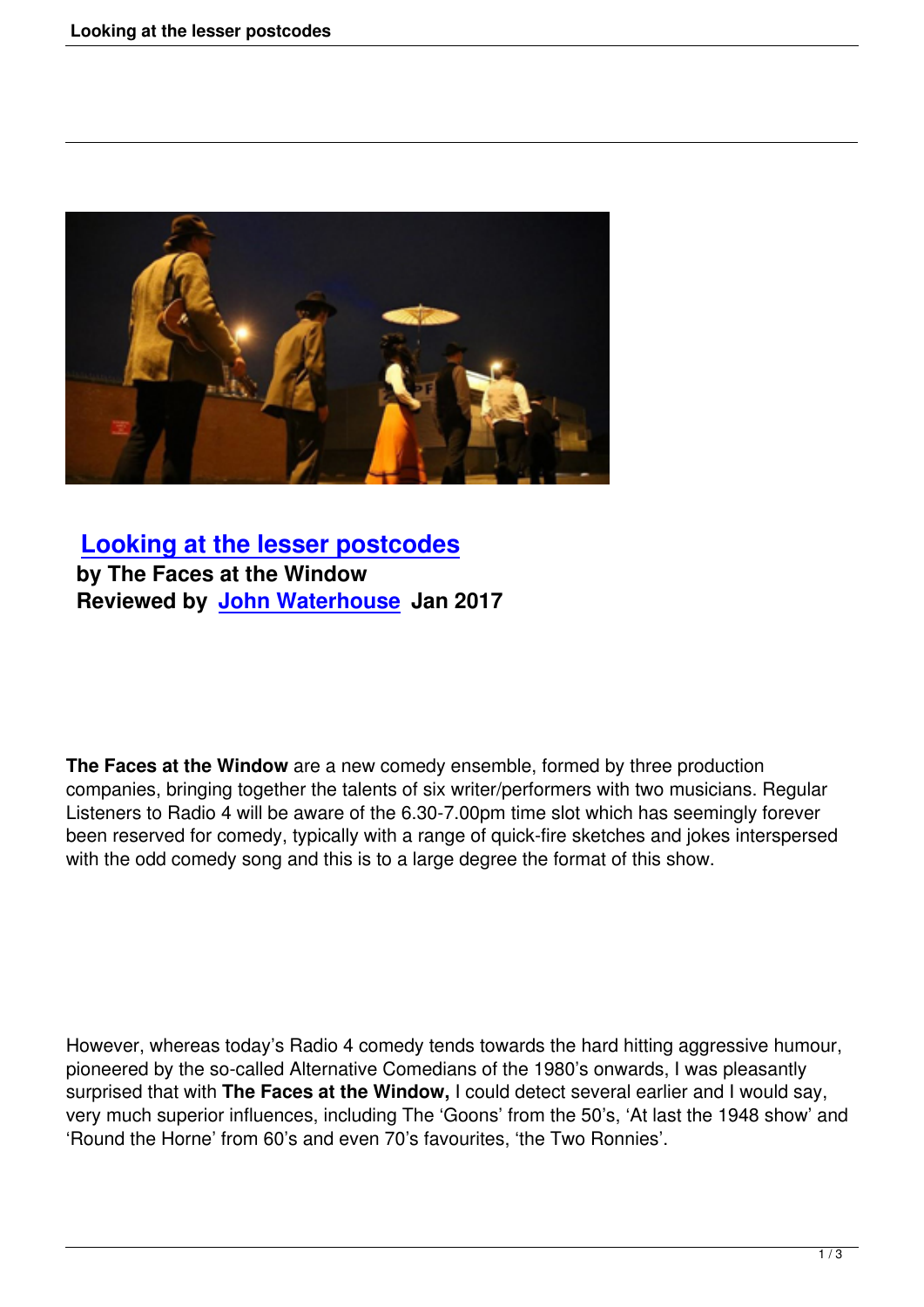

The group was initially brought together by **Victoria May** and **Daniel Thackeray** but as a true ensemble, The Faces at the Window is not built around any one or two lead actors and in true Monty Python style, everyone has an equal role playing numerous parts. The actors had fun changing from being the dominant character to the person under attack - the audience never got used to any single individual being the 'straight man' or the buffoon. The ensemble has only one female member, which seems to be typical of this type of performance (think 'Round the Horne', 'Not the Nine O'clock News' and even 'the Alan Partridge Show' with Rebecca Front) but apparently, that was just how it came to be and the line-up did not seem at al imbalanced.

A nice touch was that whereas shows like the Two Ronnies and a lot of modern radio comedy features just one token song, there are several songs sprinkled throughout the show with singer/writer **Richard Barry** (the Neil Innes of the group) playing both guitar and ukulele, backed by **Phill Howley** on drums with some very spirited double-bass playing by **Joel Roberts**. The

overall pace of the show was very slick, as one sketch gave way to another and all the performers demonstrated a wide range of accents and characterisations. The content was at times edgy, a notable example being a sketch about the lengths the DSS will go to in cutting benefits and demoralising claimants, but for the most part the writers' steered clear of politics